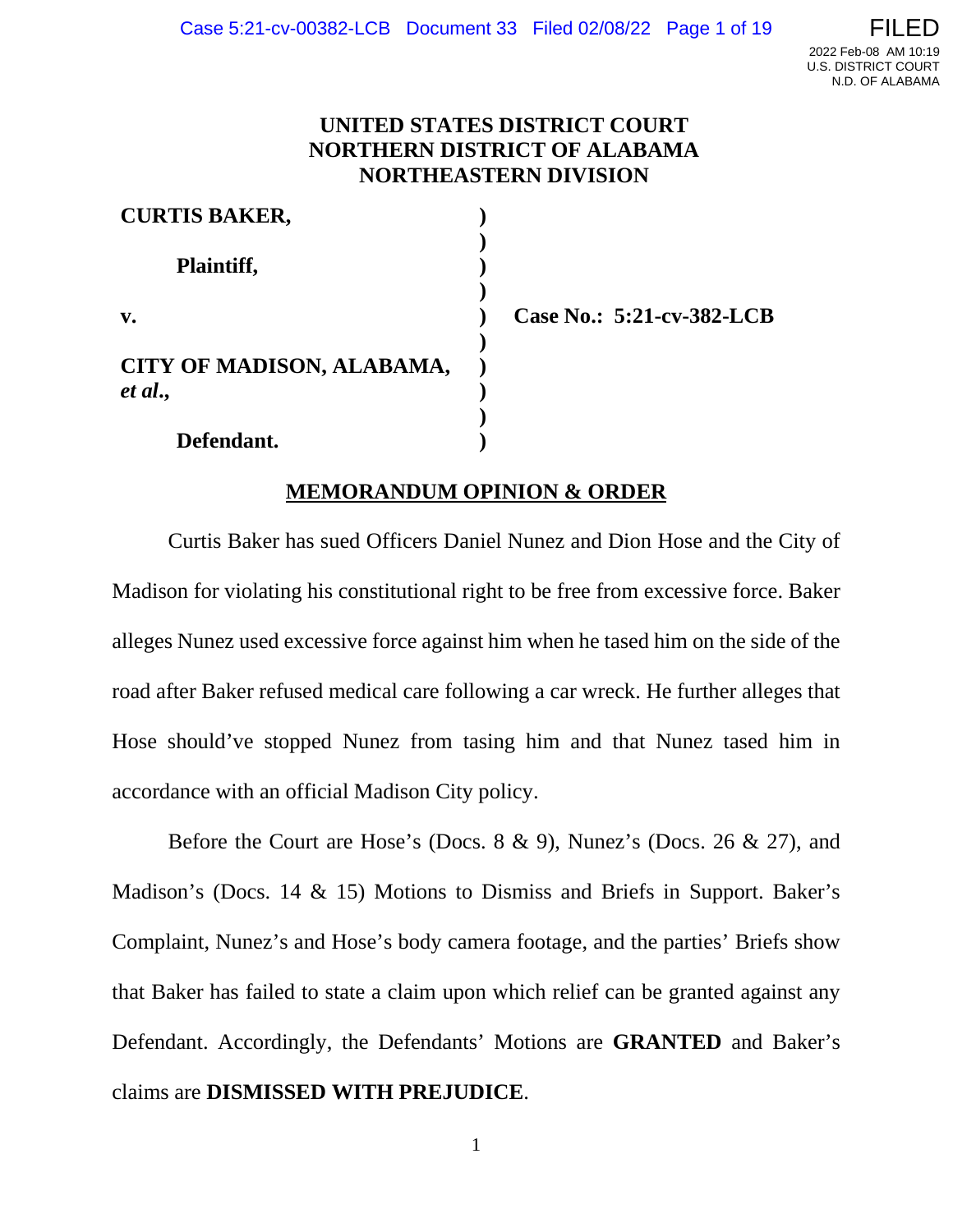## **FACTUAL BACKGROUND**

Baker alleges the following in his Complaint. He's a Black man and an epileptic. Law enforcement and emergency medical personnel in the Madison area know him and know about his condition. (Doc. 1 at 1). He had a car accident after suffering an epileptic seizure on March 16, 2019. *Id*. Paramedics arrived on the scene shortly after the accident occurred. Baker's friend told paramedics that Baker had suffered a seizure and that he was still in the throes of that seizure. (Doc. 1 at 1, 2, 3). Officer Daniel Nunez arrived shortly after the paramedics. Those paramedics told Nunez that Baker couldn't understand him. (Doc. 1 at 5). Baker's friend advised Nunez and Officer Dion Hose that Baker was having a seizure. (Doc. 1 at 4). Nunez tried to force Baker onto a stretcher paramedics provided. (Doc. 1 at 2). When Baker refused, instead opting to call his mom, Nunez tased him "multiple times." (Doc. 1 at 2). Baker later received a letter from the City of Madison, advising him that the actions taken against him were consistent with municipal policy. (Doc. 1 at 6).

Nunez's and Hose's body camera footage tells a different story.

Their footage confirms that Baker was involved in a car accident on March 16, 2019. Nunez arrived on the scene of Baker's accident at around noon. (Nunez footage at 12:00:27). A passenger who'd been in Baker's car said, as Nunez passed her, that she "was with Curtis . . . I don't know if he had a seizure or what, but he crossed the lane of traffic and rear-ended somebody." *Id*. at 12:01:08.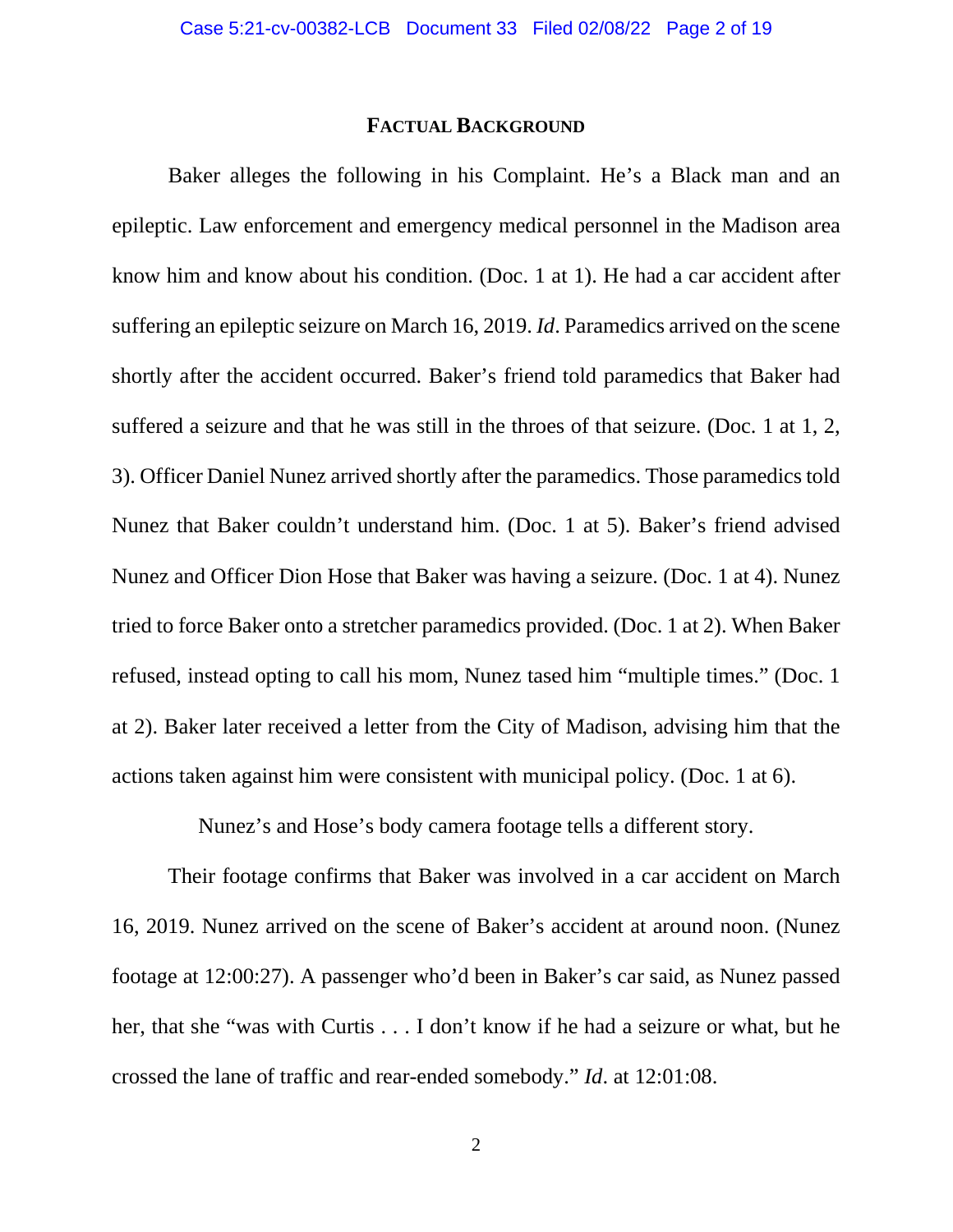#### Case 5:21-cv-00382-LCB Document 33 Filed 02/08/22 Page 3 of 19

Paramedics were speaking to Baker when Nunez arrived, and they asked him to sit down on a stretcher they'd provided him so they could examine him. (Nunez footage at 12:01). Baker's friend can be heard on the footage saying to him, "Curtis, man, they're just trying to help you, man." *Id*. at 12:02:52. Baker didn't sit down, and Officer Nunez approached them. *Id*. at 12:03.

Over the next two and a half minutes, Nunez asked Baker to sit on the stretcher for examination a dozen times. Baker didn't. During their interaction, Nunez asked Baker to produce his driver's license. (Nunez footage at 12:03:52). Baker didn't. Instead, he tried to smoke a broken cigarette. *Id.* at 12:04:11. While this was happening, an EMT told Nunez "[t]here's something definitely wrong with [Baker]. I don't know if he's under the influence or if he's a diabetic or had a seizure." *Id*. at 12:05.

After Baker ignored paramedics' requests to sit on the stretcher, they asked him instead to lean against a concrete barrier on the road. (Nunez footage at 12:05:19). Baker didn't. Instead, Baker dug through his pockets, looking for his phone. *Id*. at 12:05:45. A few seconds later, Baker moved away from paramedics and Nunez, shoving Nunez and announcing his intent to "get in [his] motherfucking car." *Id*. at 12:05:57. He then headed towards the driver's seat. *Id*. Nunez tried to stop Baker from getting back in his car, grabbing his arm. But Baker broke free and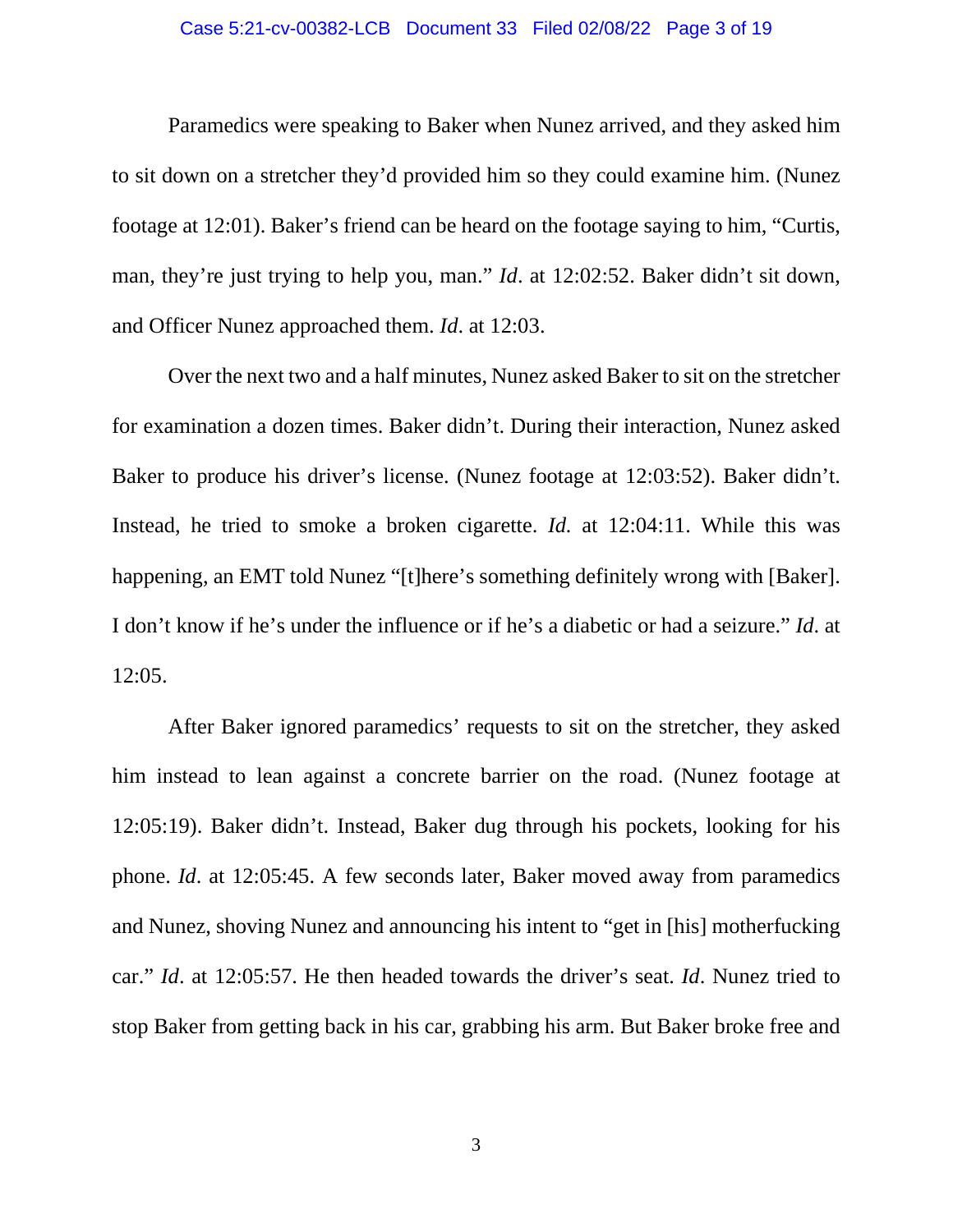#### Case 5:21-cv-00382-LCB Document 33 Filed 02/08/22 Page 4 of 19

sat down in the driver's seat. *Id*. at 12:06:28. Nunez then physically removed Baker from the car. *Id*. at 12:06:33

When Nunez got Baker out of the car, Baker shoved him and moved towards him. (Nunez footage at 12:06:33). Nunez then drew his taser and fired it, hitting Baker. *Id*. at 12:06:35. Nunez's footage shows that from 12:06:35 to 12:06:44, Baker fought the taser's charge, moved back toward the driver's seat of his car, and pulled off his hooded sweatshirt. At 12:06:46, Nunez removed his taser's cartridge, loaded a new one, and again pointed it at Baker. Nunez holstered his taser one minute later, not firing it a second time.

After firing his taser, Nunez told Baker at least 14 times to turn around; Baker didn't. Officer Dion Hose arrived on the scene about two minutes after Nunez tased Baker. (Hose footage at 12:08:55). When Baker saw Hose, he called out to him, clearly upset that he'd just been tased. Hose engaged Baker (who was resisting Nunez) and, with the help of a third officer, subdued him. *Id*. At 12:09. During that time, Hose's body camera fell off. *Id*. at 12:09:22. However, the camera kept rolling and recorded officers instructing Baker to put his hands behind his back and telling him to stop resisting. Ultimately, Baker's mother came to the scene, explained his medical condition, and Baker was allowed to leave.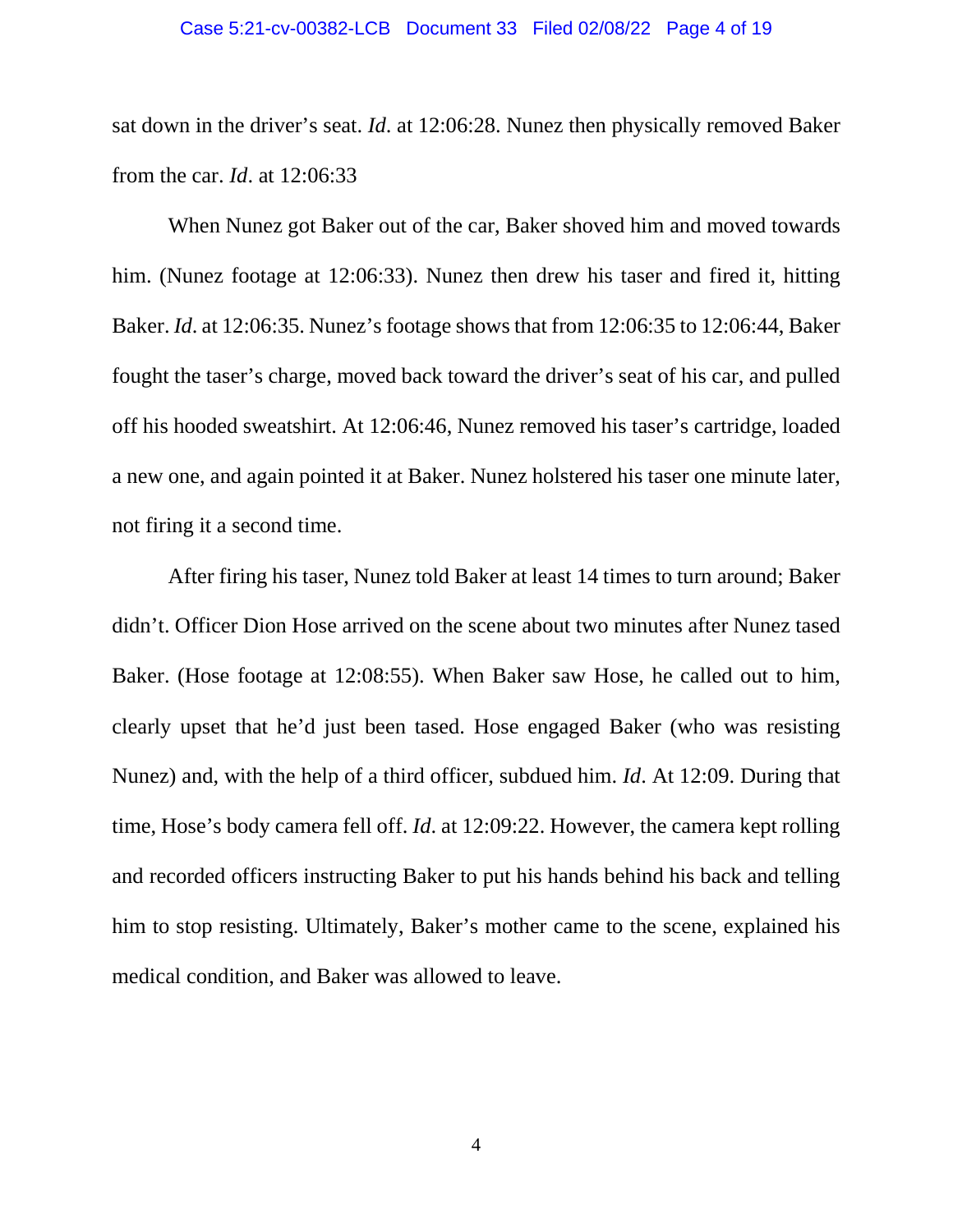#### **LEGAL STANDARD**

The Defendants moved to dismiss Baker's Complaint in accordance with Rule 12(b)(6) of the Federal Rules of Civil Procedure. That Rule requires courts to construe the complaint in the light most favorable to the plaintiff and accept all wellpled facts alleged in the complaint as true. *See* FED. R. CIV. P. 12(6). To withstand these Motions to Dismiss, Baker must've pled enough facts to state a claim to relief that's facially plausible–to nudge his claims across the line from conceivable to plausible. *See Iqbal*, 556 U.S. 662, 668.

The Court is generally precluded from considering matters outside the pleadings when determining a claim's plausibility on a 12(b)(6) motion. *See Bickley v. Caremark RX Inc.*, 461 F.3d 1325, 1329 n.7 (11th Cir. 2006). There is, however, an exception to that rule. If a plaintiff refers to an exhibit in his complaint, that exhibit is central to his claims, its contents aren't disputed, and the defendant attaches it to its motion, the Court may consider it. *See Fin. Sec. Assurance, Inc. v. Stephens, Inc.*, 500 F.3d 1276, 1284–85 (11th Cir. 2007). That's the situation here. Accordingly, the Court will consider the body camera footage Defendants submitted. *See McDowell v. Gonzalez*, 820 Fed. App'x. 989, 992 (11th Cir. 2020) (district court properly considered officer's body camera footage on a motion to dismiss); *Nelson v. Lott*, 330 F. Supp. 3d 1314 (N.D. Ala. 2018) (considering body camera footage on a motion to dismiss). Finally, "where the exhibits accompanying or attacking the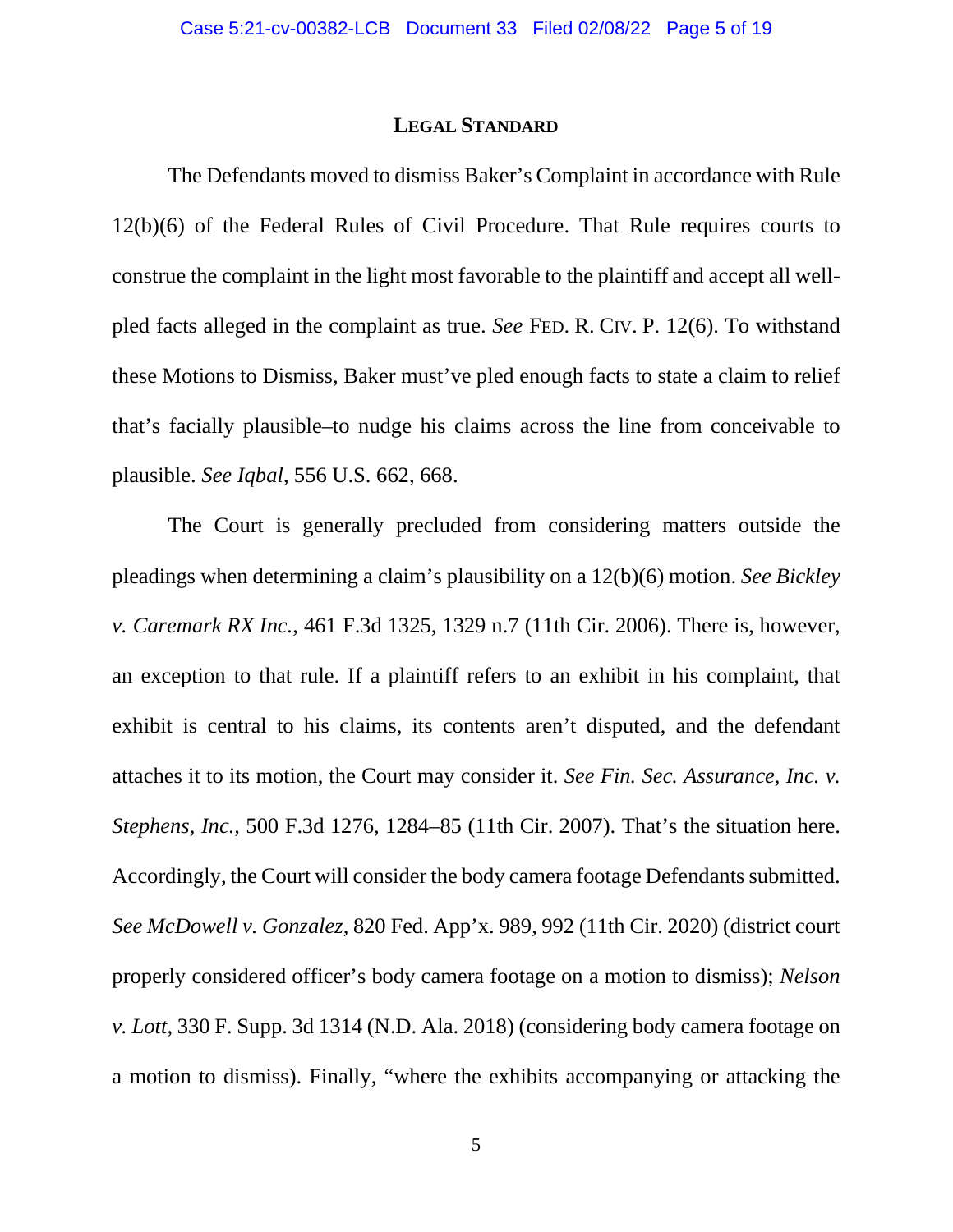complaint contradict a plaintiff's allegations, the Court is not required to (and does not) treat such allegations as true." *Williams v. Fannie Mae*, 2020 U.S. Dist. LEXIS 225620, at \*2 n.2 (S.D. Ala. Dec. 2. 2020) (collecting authorities).

### **DISCUSSION**

# **I. Baker's failure to intervene claim against Officer Hose fails.[1](#page-5-0)**

As noted in the Defendants' Briefs (*see, e.g.*, Doc. 15 at 11–12), "an officer who is present at the scene and who fails to take reasonable steps to protect the victim of another officer's use of excessive force, can be held liable for his nonfeasance." *Hadles v. Gutierrez*, 526 F.3d 1324, 1330 (11th Cir. 2008) (cleaned up). "But it must also be true that the non-intervening officer was in a position to intervene yet failed to do so." *Id*. (citing *Priester v. City of Riviera Beach*, 208 F.3d 919, 924 (11th Cir. 2000)). Taken together, these rules contemplate that an officer must generally be onthe-scene of a purported constitutional violation, *actually see it*, and still do nothing about it for a failure to intervene claim to stand. *See Militello v. Sheriff of the Broward Sheriff's Office*, 684 Fed. App'x. 809, 815 (11th Cir. 2017) (collecting authorities).

Baker alleges that Hose failed to intervene in Nunez's use of excessive force: that Hose knew Nunez "was about to use the taser on Baker" and Hose didn't take

<span id="page-5-0"></span><sup>&</sup>lt;sup>1</sup> Defendants' Motions overlap a bit (i.e., each Motion contains relevant argument for each Defendant). The Court addresses the Motions in the order in which they were filed.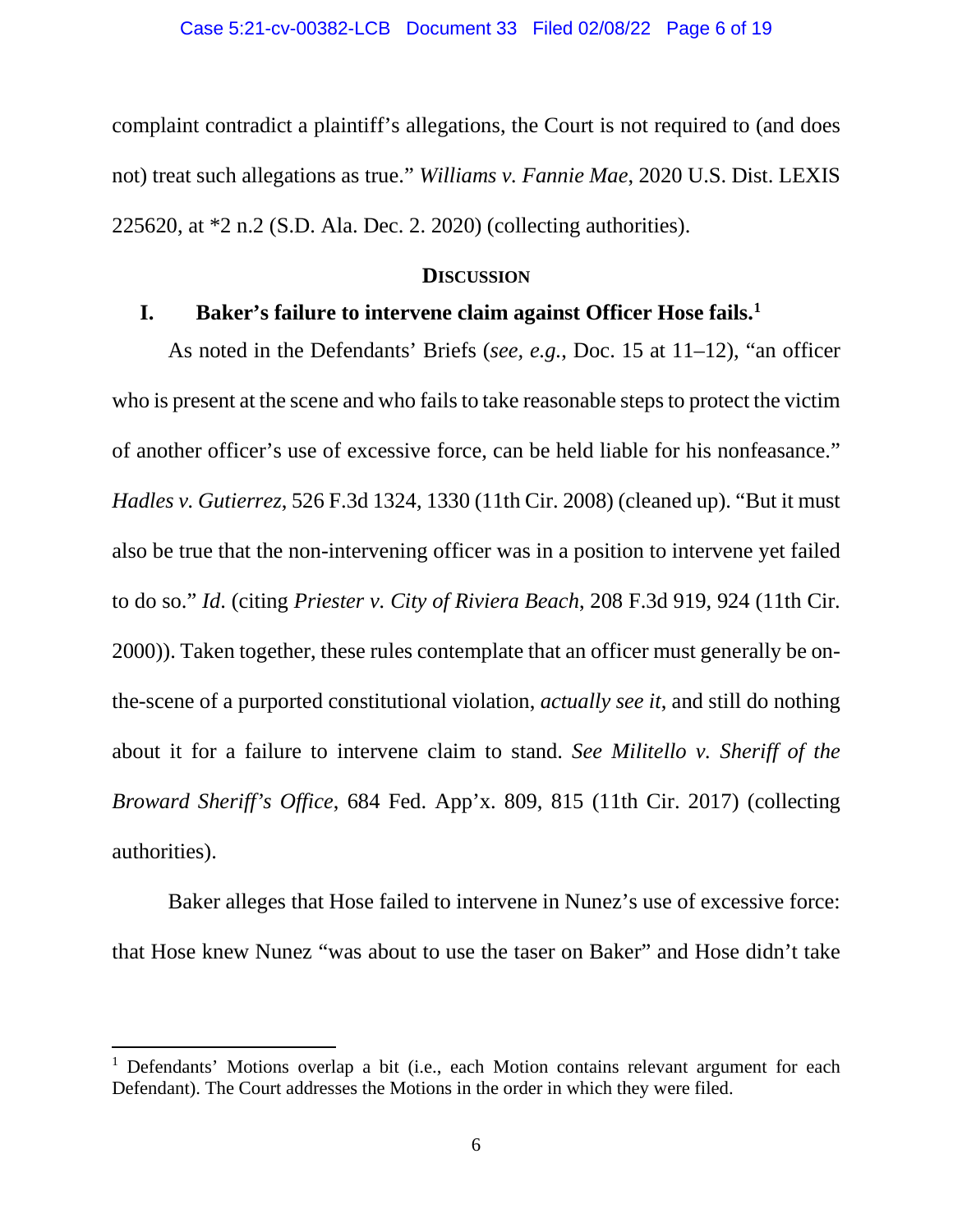#### Case 5:21-cv-00382-LCB Document 33 Filed 02/08/22 Page 7 of 19

any steps to stop Nunez from tasing him "even after Officer Hose<sup>[2](#page-6-0)</sup> had actually used the taser on Baker the first time." (Doc.1 at 8) (emphasis removed).

In their Briefs, Defendants point out that Hose wasn't on-the-scene when Nunez tased Baker. He arrived two minutes later. His absence perpetuated the physical impossibility of him seeing Nunez tase Baker. Since he couldn't have even seen Nunez tase Baker, he certainly couldn't have seen it and done nothing about it. Therefore, they contend, Baker's failure to intervene claim against Hose can't stand. (*See, e.g.*, Doc. 15 at 11–13). Baker doesn't rebut Hose's contentions in his Opposition. (*See* Doc. 21).

The undisputed video footage shows Baker's claim against Hose is baseless. Hose wasn't there when Nunez tased Baker. That same footage (and Hose's absence) shows that he couldn't have seen and then done nothing about Nunez tasing Baker. Accordingly, Baker's claim against Hose fails and it's dismissed with prejudice.

# **II. Baker's custom or policy claim against Madison fails.**

Generally, a municipality can't be held liable for its employees' acts under a *respondeat superior* theory. *Real v. Perry*, 810 Fed. App'x. 776, 780 (11th Cir. 2020) (quoting *Davis v. Dekalb Cty. Sch. Dist.*, 233 F.3d 1367, 1375 (11th Cir. 2000)). "A municipality may only be held liable for the actions of law enforcement officers

<span id="page-6-0"></span> $2$  The Court believes this was a typographical error and won't hold it against Baker. To apply this contention as written to the facts would lead to an absurd result. Regardless of interpretation, however, the result remains the same: Baker's claim against Hose fails.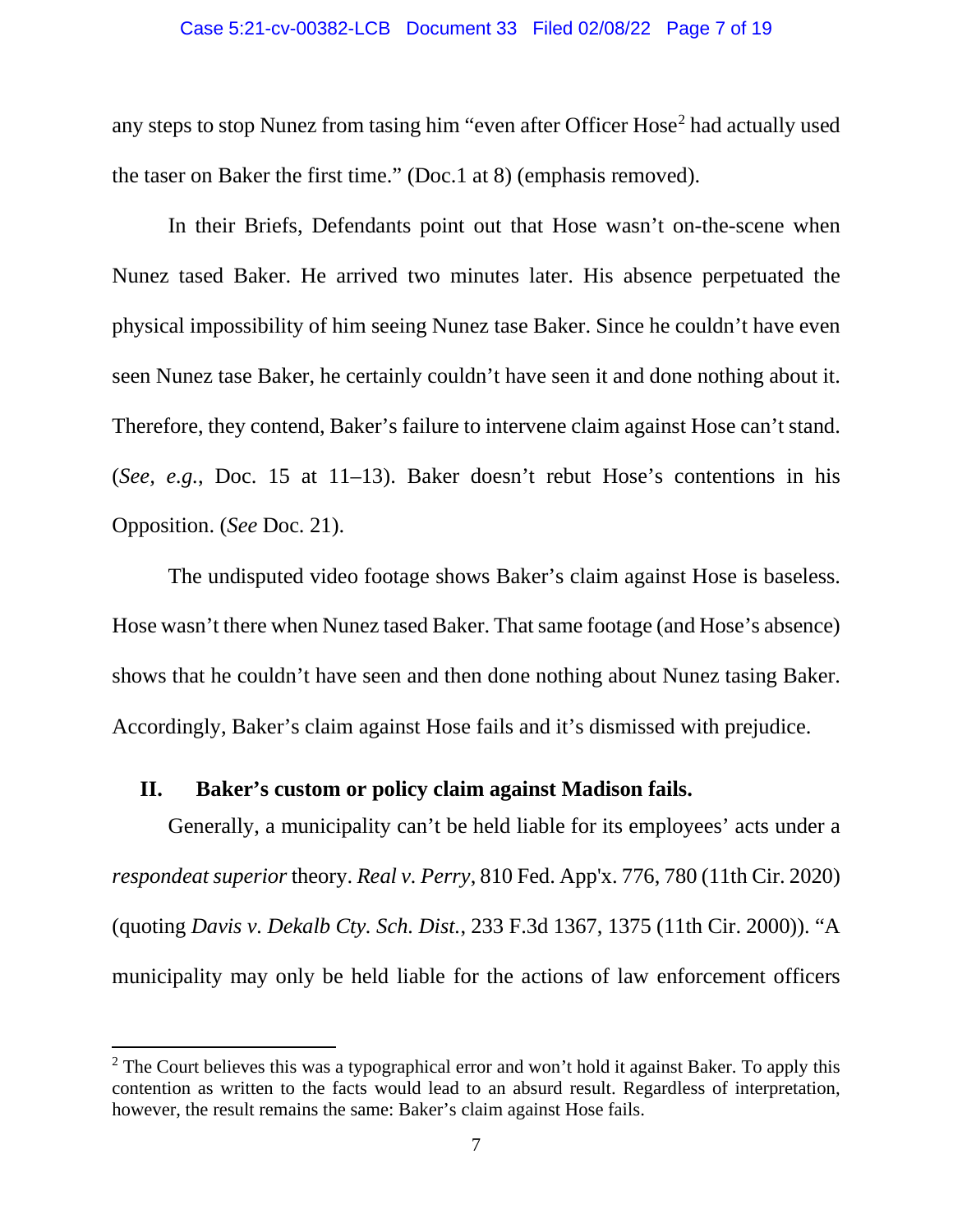#### Case 5:21-cv-00382-LCB Document 33 Filed 02/08/22 Page 8 of 19

when official policy or custom causes the constitutional violations." *Id*. (citing *Monell v. Dep't of Soc. Servs. Of City of New York*, 436 U.S. 658, 694 (1978)). "Thus, to establish municipal liability a plaintiff must (1) demonstrate that his constitutional rights were violated, and (2) identify a municipal custom or policy that (3) caused the violation." *Id.* (citing *McDowell v. Brown,* 392 F.3d 1283, 1289-90 (11th Cir. 2004)).

Baker contends that "[t]he acts described in this Complaint were the result of the policy of Madison, Alabama, according to the admission of the City" and accordingly, "Madison must answer in damages for the injuries proximately caused by the acts described[.]" (Doc.1 at 8). Ultimately, Baker alleges that the Madison City custom or policy instructs officers to "us[e] a tazer [sic] on [] harmless Black m[e]n having [] medical emergenc[ies] simply because [they] . . . refuse[] to accept [] medical assistance that medical personnel [were offering]." (Doc. 1 at 6, para. 48).

Madison contends that the reasons Baker's claim here fails are legion. First, Madison argues that Baker's allegations are merely threadbare recitals of his cause of action's elements, failing to satisfy Rule 8(a)'s pleading standard. (Doc. 15 at 8). Second, Madison contends that Baker's claim is fundamentally flawed because he cites no specific policy that requires Madison Police to tase Black men having medical emergencies; nor has he alleged facts that plausibly establish a policy that caused Nunez to tase him. (Doc. 15 at 9). Madison also contends that Baker's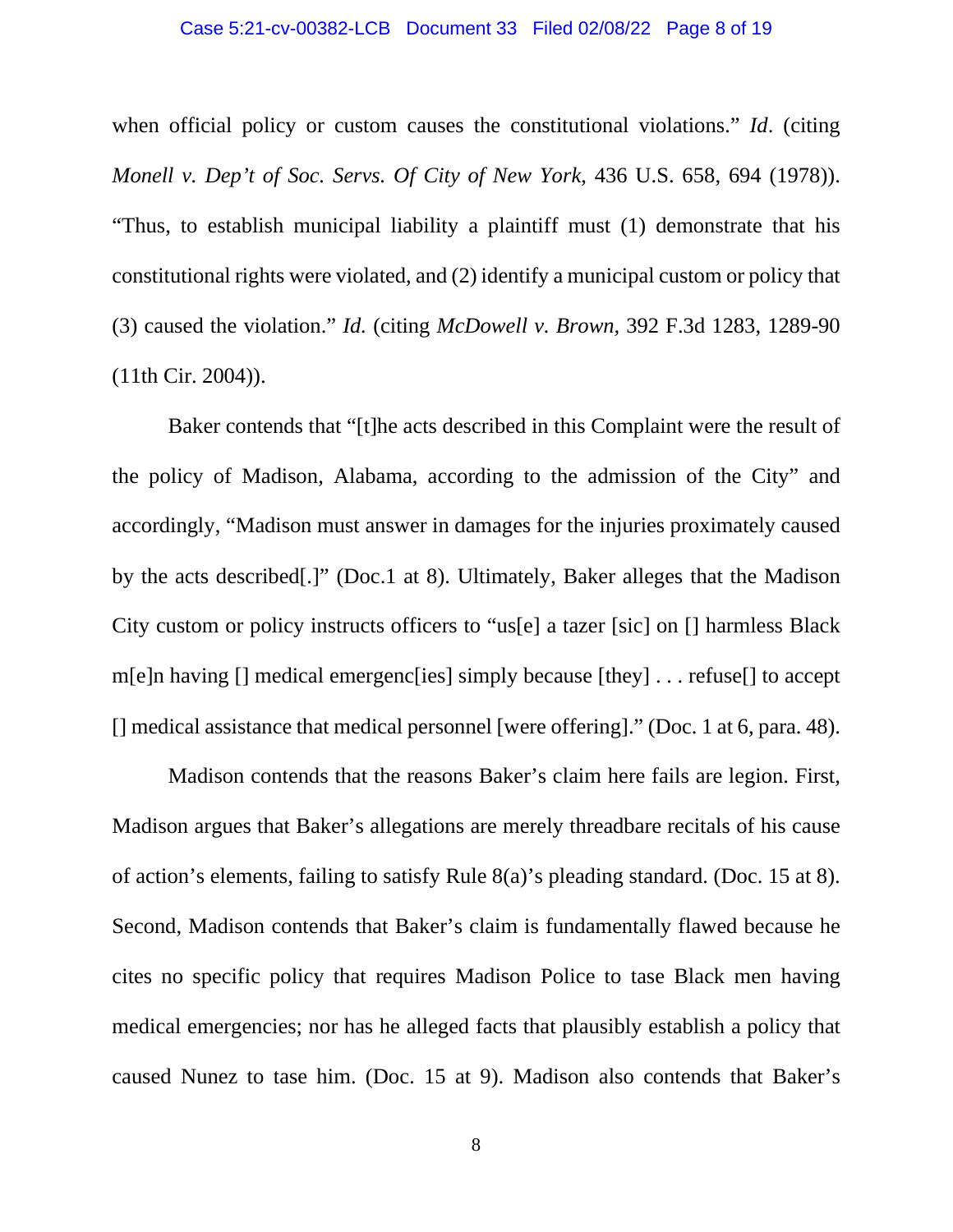allegations merely conflate the City's determination that the officers acted in conformity with municipal policy with the City having a specific policy that directs officers to tase Black men having medical emergencies. *Id*. Finally, Madison argues that any reliance upon a ratification theory fails because Madison "ratified" Nunez's actions *after* he'd acted. (Doc. 15 at 11).

In Opposition, Baker seems to rely entirely upon a ratification theory. (Doc. 21 at 3). He also cites *Helm v. City of Rainbow City,* 989 F.2d 1265 (11th Cir. 2021) for the proposition that "using a taser on a person who is having a seizure merely because that person disobeys police commands violates clearly established protections afforded by the Fourth Amendment." (Doc. 21 at 3). Madison addresses these and other issues in its Reply.

First, Baker didn't oppose Madison's argument that he hasn't satisfied Rule 8(a)'s pleading standard. He simply stated that he "can allege additional facts about the City of Madison's policy if necessary[.]" (Doc. 21 at 3). This fails to rebut, headon, Madison's argument, as required. For this reason, the Court finds Madison's Motion to Dismiss in accordance with this ground unopposed, Baker's claim abandoned, and dismissal appropriate. *See Coal. for the Abolition of Marijuana Prohibition v. City of Atlanta*, 219 F.3d 1301, 1326 (11th Cir. 2000) (finding that a party's failure to brief and argue an issue before the district court is grounds for declaring it abandoned); *see also Jackson v. City of Homewood,* 2013 WL 2352430,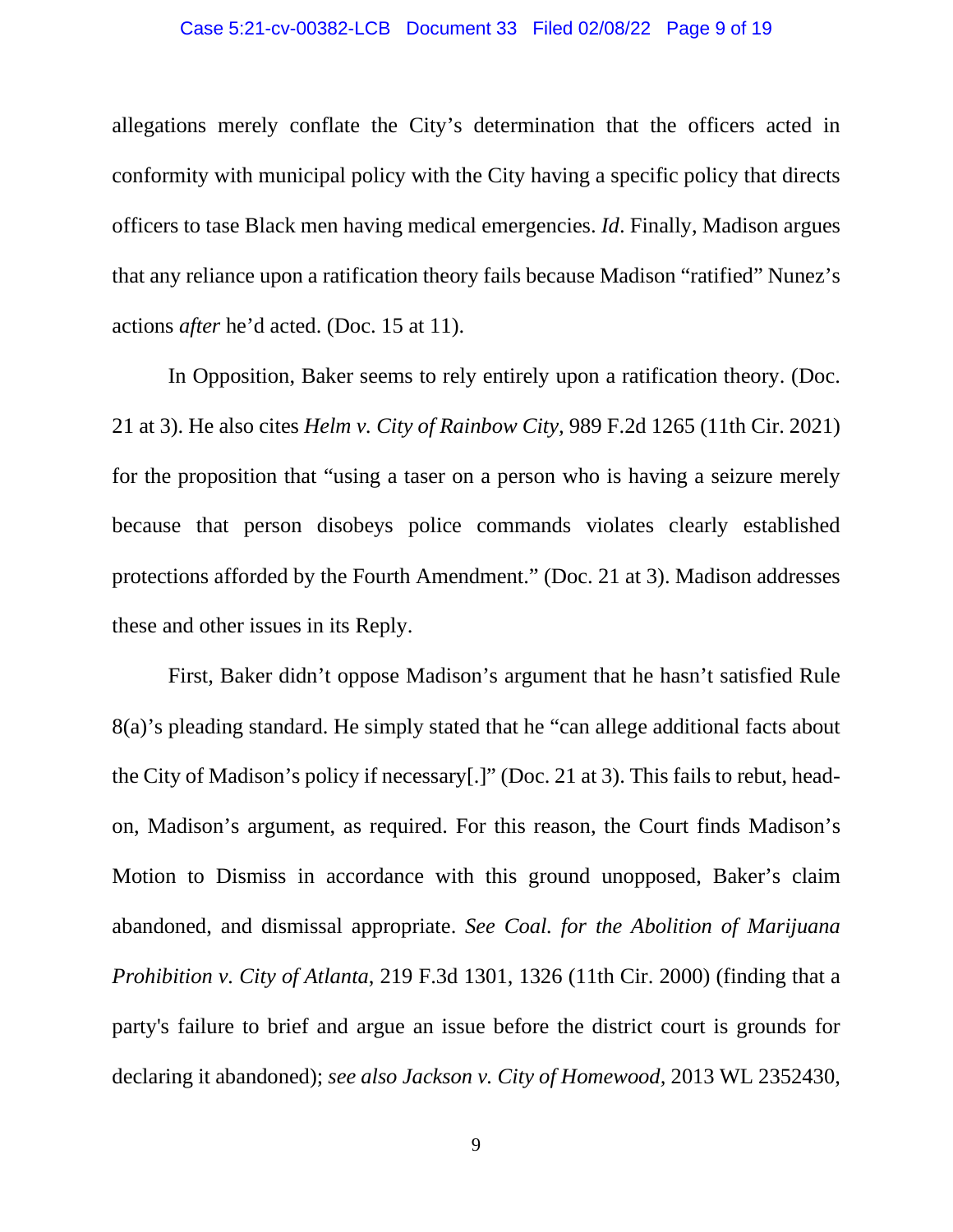at \*5 (N.D. Ala. May 29, 2013) (citing *Coal. for the Abolition of Marijuana Prohibition, supra,* and finding abandonment where plaintiff didn't respond to the city's argument on a motion to dismiss).

Alternatively, the Court finds that Baker's ratification theory–the only theory he's earnestly pursued in Opposition–fails. There, Baker contends that he's plausibly alleged an actionable custom or policy because "[t]he City stated the conduct was in accordance with policy and made that statement in writing. This is not mere ratification, but the result of a presumably professional, dispassionate investigation by a police department[.]" (Doc. 21 at  $3-4$  $3-4$ ).<sup>3</sup> The Court is unpersuaded.

The Eleventh Circuit has recognized that

anyone who, under color of state law, subjects, or causes to be subjected, any citizen of the United States or other person within the jurisdiction thereof to the deprivation of any rights, privileges, or immunities secured by the Constitution and laws, shall be liable to the party injured in an action at law. If the authorized policymakers approve a subordinate's decision and the basis for it, their ratification would be chargeable to the municipality because their decision is final.

*Salvato v. Miley*, 790 F.3d 1286, 1295 (11th Cir. 2015) (cleaned up). However,

when plaintiffs are relying not on a pattern of unconstitutional conduct, but on a single incident, they must demonstrate that local government policymakers had an opportunity to review the subordinate's decision

<span id="page-9-0"></span><sup>&</sup>lt;sup>3</sup> Baker also passingly refers to an "assault against at least one other non-White person" by the Madison Police Department to show a custom or policy. (Doc. 21 at 4). This allegation doesn't appear in his Complaint. To the extent that this was an attempt to amend his Complaint via briefing, it fails. *See Pruitt v. Charter Commc'ns, Inc.*, 2020 WL 8093584, at \*4 (N.D. Ala. Dec. 18, 2020) (citing *Gilmour v. Gates, McDonald & Co.*, 382 F.3d 1312, 1315 (11th Cir. 2004)).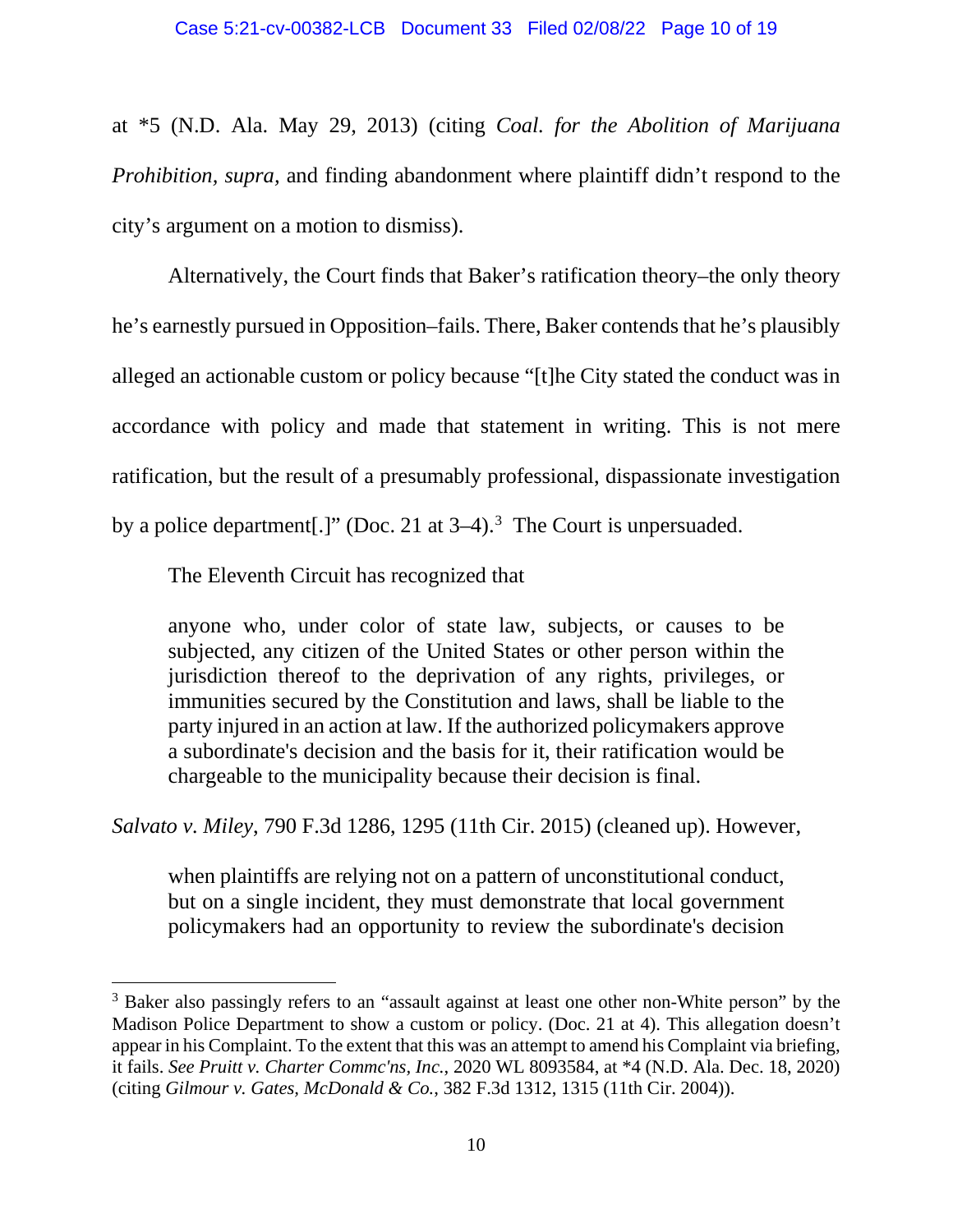and agreed with both the decision and the decision's basis before a court can hold the government liable on a ratification theory.

*Id.* at 1296 (cleaned up); *see also Colardo-Keen v. Rockdale Cty., Georgia*, 775 Fed. App'x. 555, 572 n. 8 (11th Cir. 2019). It's clear that Baker alleged only a single instance of officer conduct to support his claim. And it's clear that Madison didn't have an opportunity to review and agree with Nunez's decision to tase Baker before it happened. The absence of this prior ratification dooms Baker's claim. Accordingly, Baker's claim against Madison fails and is dismissed with prejudice.

## **III. Baker's excessive force claim against Nunez fails.**

Finally, Baker asserts an excessive force claim against Nunez. (*See* Doc. 1). Nunez contends dismissal is appropriate because his force wasn't excessive given the circumstances and because he's entitled to qualified immunity. (Doc. 26 at 4). In Opposition, Baker contends that two recent Eleventh Circuit opinions show that Nunez's force wasn't proportional to the purported threat he presented. (*See* Doc. 30 at 1–3). Nunez addresses this and other arguments in his Reply.

At the parties' conference on February 2, 2022, Baker's counsel argued that Nunez's force against Baker was excessive and that Court shouldn't grant Nunez's Motion to Dismiss. The Court disagrees.

# **A. Nunez is entitled to qualified immunity. Baker hasn't shown that one of his clearly established constitutional rights was violated.**

Qualified immunity protects government officials engaged in discretionary functions and sued in their individual capacities unless they violate clearly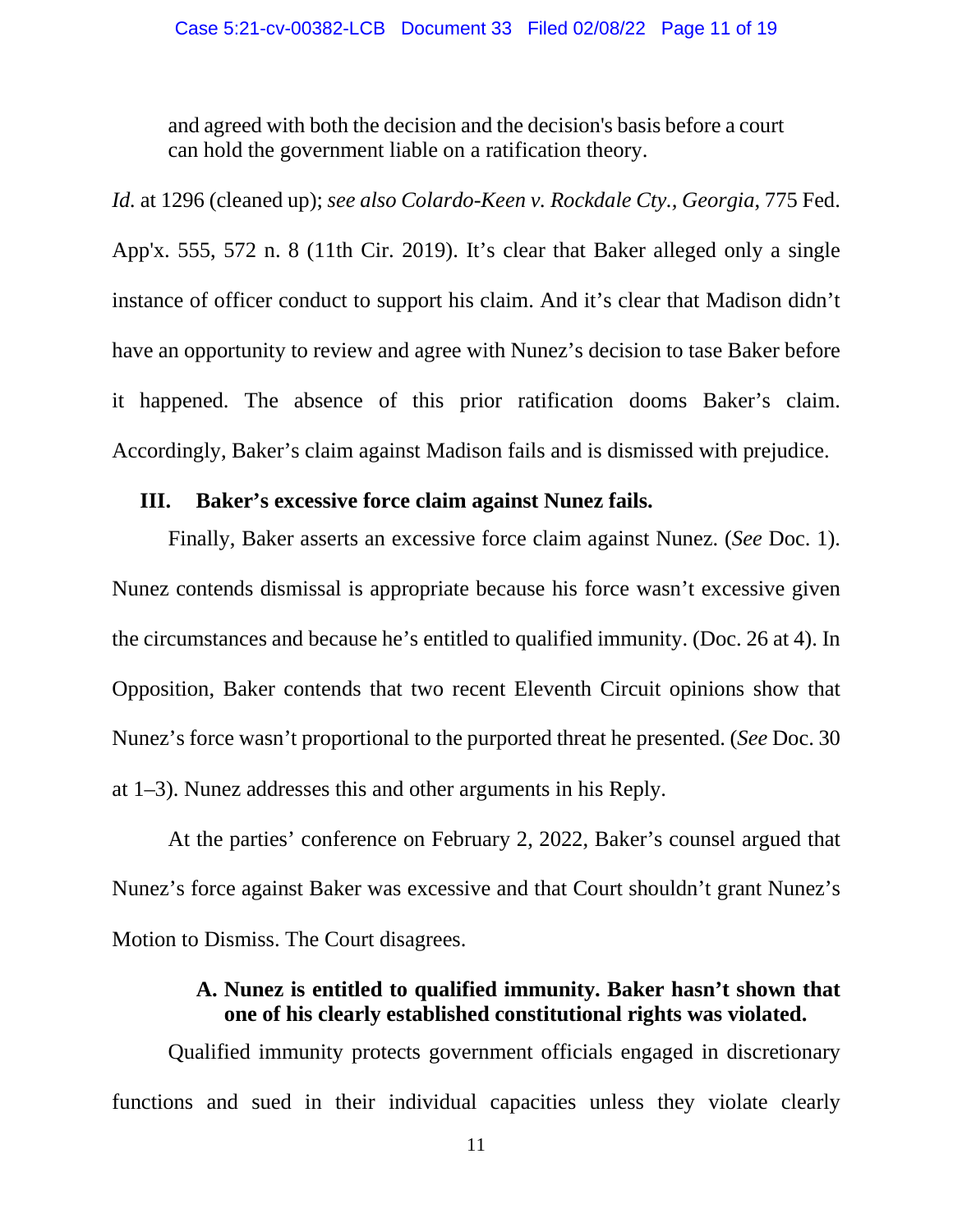### Case 5:21-cv-00382-LCB Document 33 Filed 02/08/22 Page 12 of 19

established federal statutory or constitutional rights that a reasonable person would have known. *Nelson v. Lott*, 330 F. Supp. 3d 1314, 1327 (N.D. Ala. 2018) (collecting authorities). This defense tries to "strike a balance between 'the need to hold public officials accountable when they exercise power irresponsibly and the need to shield officials from harassment, distraction, and liability when they perform their duties reasonably.'" *Id*. (quoting *Pearson v. Callahan*, 555 U.S. 223, 231 (2009)). "[It] allows [law enforcement] to carry out their discretionary duties without the fear of personal liability or harassing litigation, thereby protecting from suit all but the plainly incompetent or those who knowingly violate the law." *Id*. (collecting authorities and cleaned up).

Qualified immunity doesn't protect a law enforcement officer who knew or reasonably should've known that his action (taken within his sphere of official responsibility) would violate a plaintiff's constitutional rights. Nor does it protect an officer who acted with the malicious intent to deprive the plaintiff's constitutional rights or inflict another injury. *Id*. (collecting authorities).

A law enforcement officer need only show that he was acting within the scope of his discretionary authority when an allegedly wrongful act occurred to trigger qualified immunity's protection. *Id*. (collecting authorities). If he does this, the burden falls to the plaintiff to show that his rights were violated and that such a right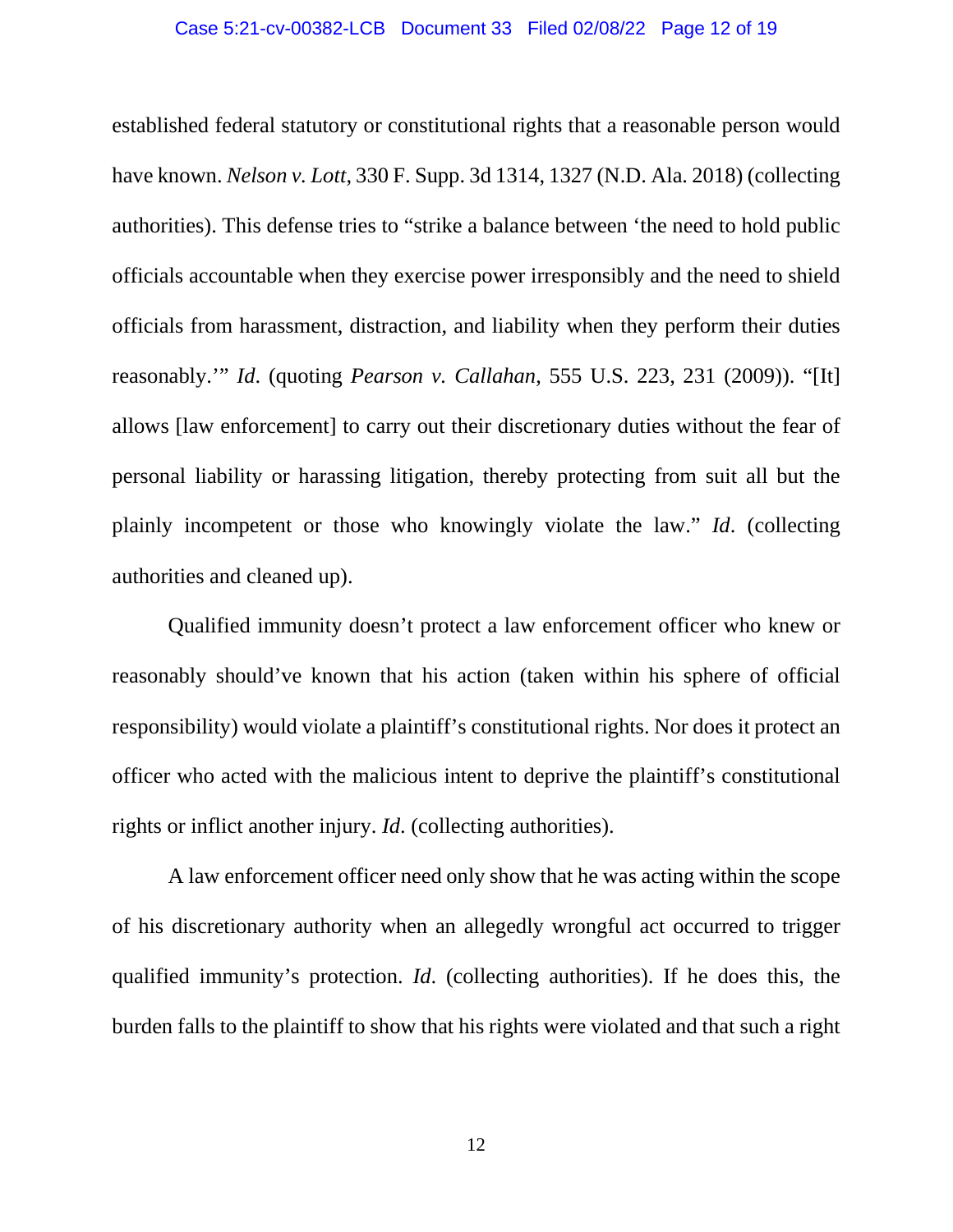#### Case 5:21-cv-00382-LCB Document 33 Filed 02/08/22 Page 13 of 19

was clearly established at the time of the purported violation. *Id*. at 1238 (collecting authorities). Nunez has done this.

Now the onus is Baker's to show that Nunez's conduct violated his constitutional right to be free from excessive force and that such a right was clearly established. When confronted with a qualified immunity issue, a district court may address these prongs in sequential or reverse order or address only one of them. *See Edwards v. Mashego*, 2020 WL 1847866 at \*4 (N.D. Ala. April 13, 2020). "Indeed, pursuant to the Supreme Court's decision in *Pearson v. Callahan*, a court is permitted to exercise its sound discretion in deciding which prong of the qualified immunity defense to address first." *Id*. (cleaned up and collecting authorities).

Baker tries to show that his right to be free from Nunez's force was clearly established through a direct comparison of his case's facts to those in *Bradley v. Benton*, 2021 WL 3782003 (11th Cir. Aug. 26, 2021) and *Helm*. While these cases are easily distinguishable from Baker's for the reasons cited in Nunez's Brief (*see*  Doc. 31 at 6–9), they fail to show that Nunez violated Baker's clearly established constitutional right because they both post-date Nunez's actions. *See Crocker v. Beatty*, 995 F.3d 1232, 1241 n.6 (11th Cir. 2021) (citing *Brosseau v. Haugen*, 543 U.S. at 194, 200 n.4 (2004)). [4](#page-12-0) Because Baker can't show that his right to be free

<span id="page-12-0"></span><sup>&</sup>lt;sup>4</sup> While *Crocker* shows that a plaintiff could demonstrate a right was clearly established in three ways, *See Crocker*, 995 F.3d at 1240, it's clear to the Court that Baker only relies upon the first: showing that case law with indistinguishable facts from his own. The Court won't make Baker's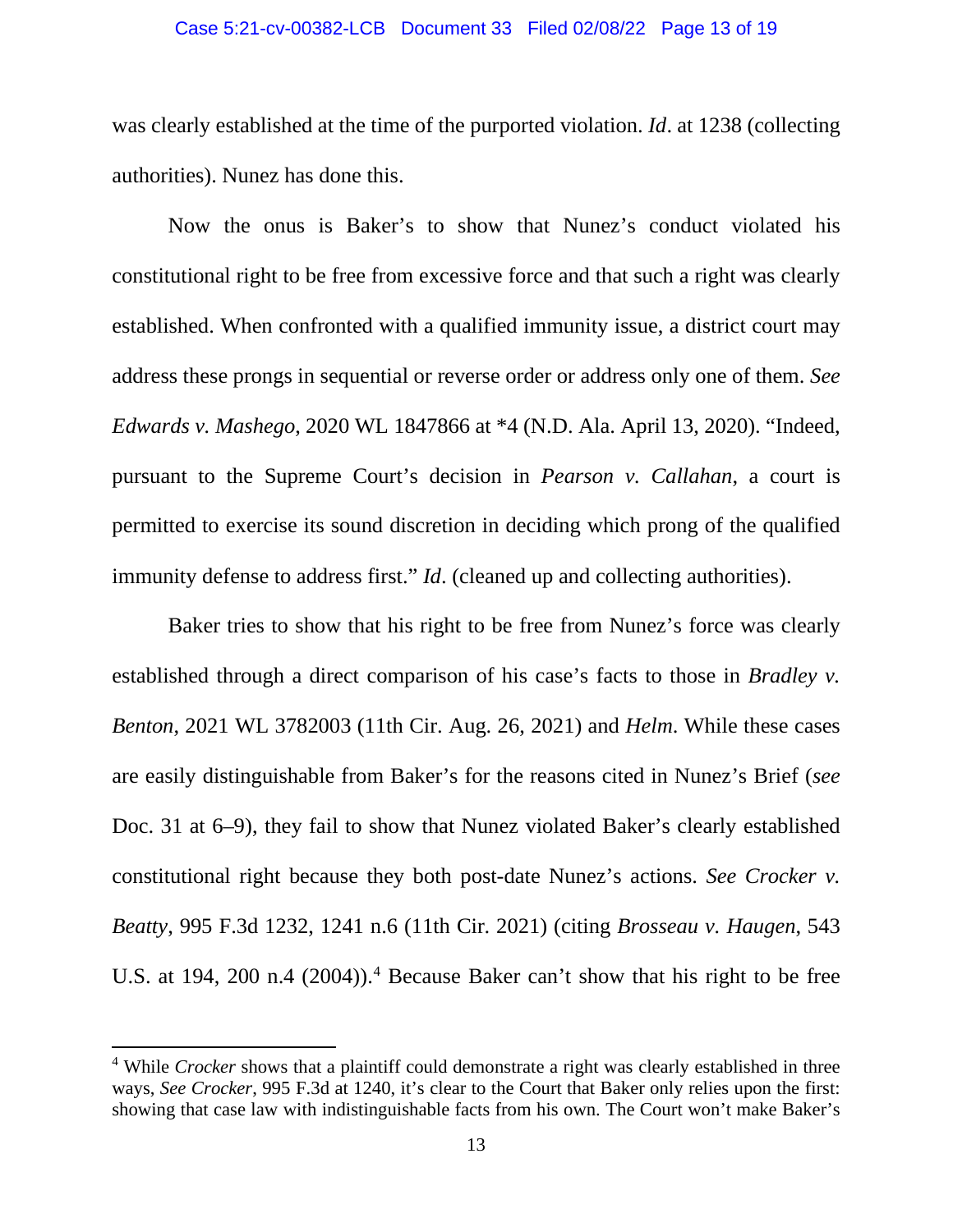from Nunez's actions was clearly established, his claim fails and dismissal with prejudice is appropriate. *See Edwards*, 2020 WL 1847866, at \*4 (N.D. Ala. Apr. 13, 2020) (collecting authorities and noting that a district court can address only one prong of the qualified immunity analysis).

## **B. Alternatively, Baker hasn't shown Nunez's force was excessive.**

When assessing whether Nunez's actions violated Baker's constitutional rights, the Court must ask whether his actions were objectively reasonable in light of the facts and circumstances of the encounter. *See Graham v. Connor*, 490 U.S. 386, 397 (1989). This requires the Court to evaluate several factors including: (1) the severity of the crime at issue; (2) whether the suspect posed an immediate threat to the public or the officer's safety; (3) and whether he was actively resisting arrest or attempting to evade arrest by flight. *See Graham*. 490 U.S. at 396. This case's facts fit squarely into that framework.

First, it's undisputed that Baker had just been involved in a car accident; he'd just driven his car into the rear-end of another. On-scene paramedics related their concern to Nunez that Baker might've been under the influence. Body camera footage shows that Baker either seemed to ignore, and in other cases, he flatly refused paramedics' and Nunez's requests, becoming confrontational with the latter. Under these facts, Nunez certainly had a reasonable suspicion to briefly detain Baker

arguments for him regarding the other means by which he could show his right was clearly established. *See Smith v. Laddin*, 424 B.R. 529, 536 n. 4 (N.D. Ala. 2010) (collecting authorities).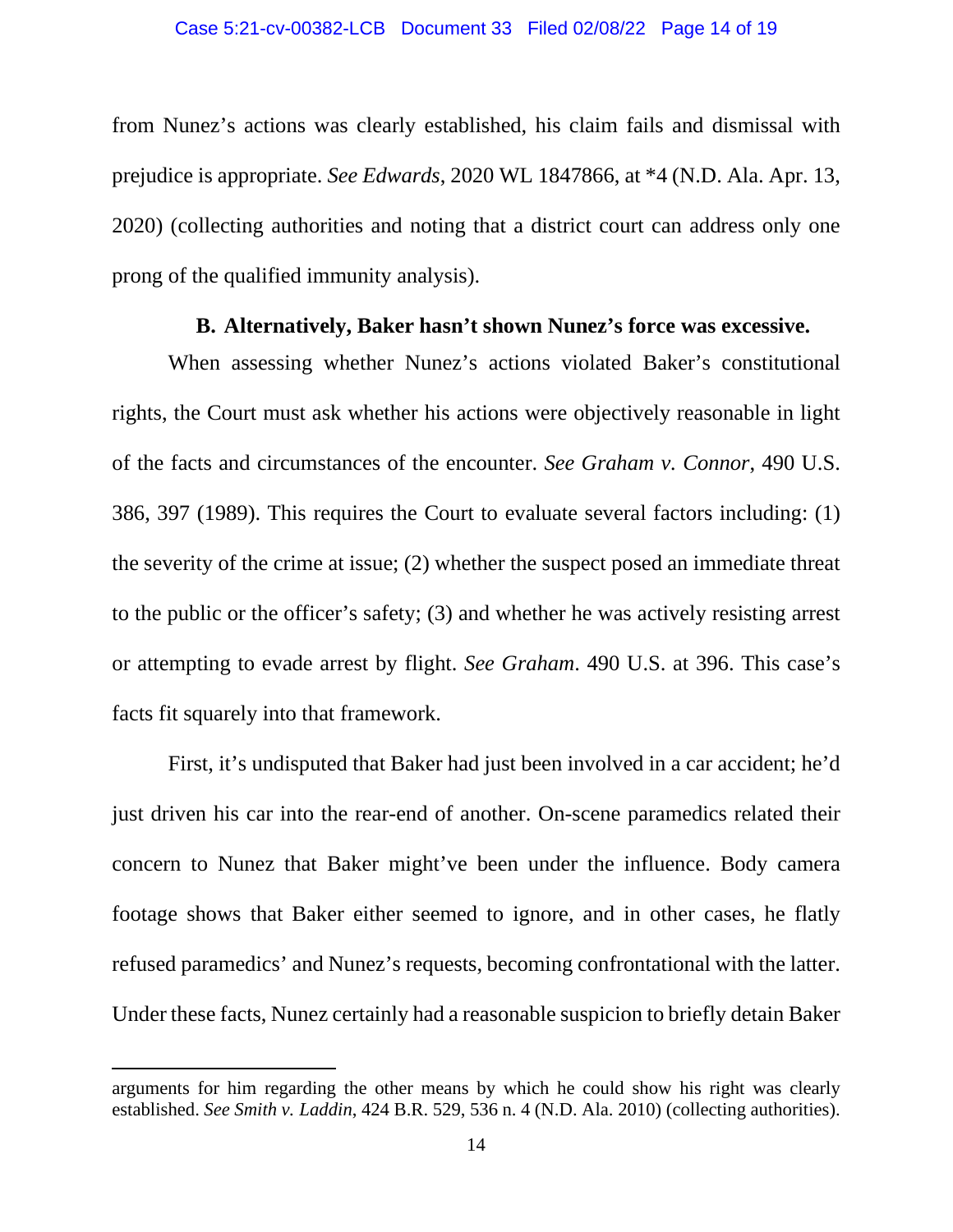and investigate a possible Ala. Code § 32-5A-191 violation for driving under the influence. Second, while Baker hotly protests Nunez's contentions about him posing a threat to Nunez and the public, the Court finds Baker's position untenable. The indisputable body camera footage shows that Baker had just driven into the rear-end of another car, he was still on an active roadway, he physically confronted (shoved) Nunez, cursed at him, got back into the driver's seat of his car without undergoing any kind of assessment by medical professionals, and then shoved Nunez again when Nunez pulled him from the car. Baker's aggressive and non-compliant behavior under these circumstances would lead any reasonable officer to believe that some force was necessary to curtail any danger Baker presented. Finally, Baker actively resisted Nunez's efforts to prevent him from getting into his car. And, as just noted, Baker had already shown he was willing to physically engage with Nunez given his earlier shove. In fact, the video footage shows Baker moved toward Nunez after Nunez pulled him from the car.

When confronted with the above, Baker's counsel offered during the telephone conference that Nunez could've "let [Baker's] medical crisis pass" or "let the paramedics handle it," and Nunez's failure to follow either course of action– instead tasing Baker–amounted to excessive force. Those proposals are illogical.

As for letting Baker's medical crisis pass, that simply wasn't an option. Baker was heading right back to his car's driver's seat. Was Nunez to simply let a man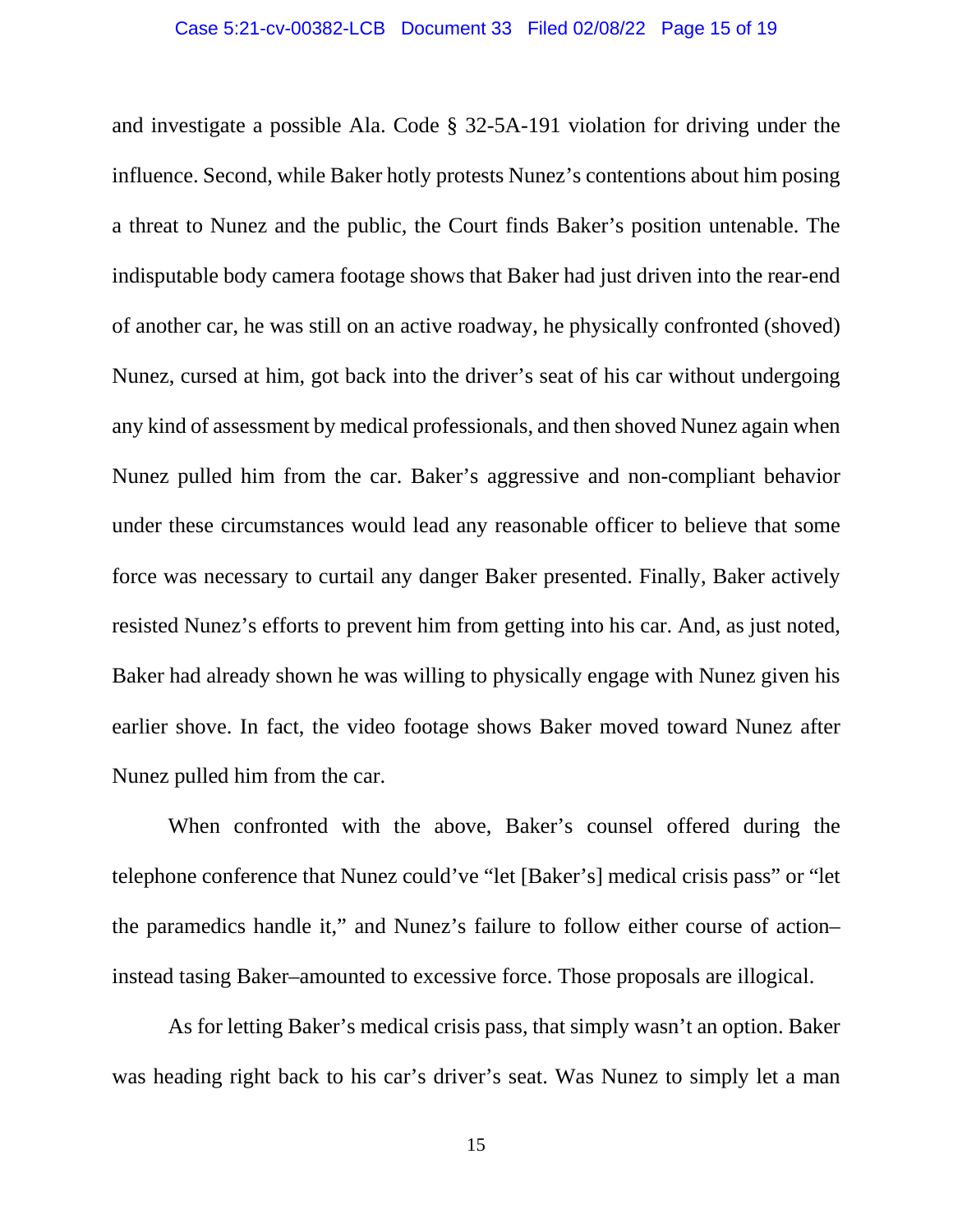### Case 5:21-cv-00382-LCB Document 33 Filed 02/08/22 Page 16 of 19

who'd just been in a car accident (and could reasonably be suspected of being under the influence) simply get back into the driver's seat of his car on an active roadway hoping whatever was happening would pass? Consider the catastrophes that could've followed if Nunez had let Baker get back into his car and then drive away without further investigation given the facts discussed in this Opinion. As to the contention that Nunez should've let paramedics handle the situation, the Court is perplexed. Baker had already refused their care and failed to comply with their requests.

In short, under the facts described as above and as captured on camera, it's clear that Nunez's decision to tase Baker was reasonable and that this force was proportional to the threat he posed.

## **C. Baker's discovery request is unavailing.**

During the parties' conference, Baker's counsel contended that a witness, David Williams, told paramedics and police that Baker was having a seizure and that he didn't understand what they were saying to him. Discovery on this issue, he maintained, will show that Nunez knew Baker was having a seizure and that Baker couldn't understand him, showing that the force Nunez used was excessive under the circumstances.

First, the Court notes that Baker alleged that a witness told paramedics and law enforcement that Baker couldn't understand them in his Complaint. (*See* Doc. 1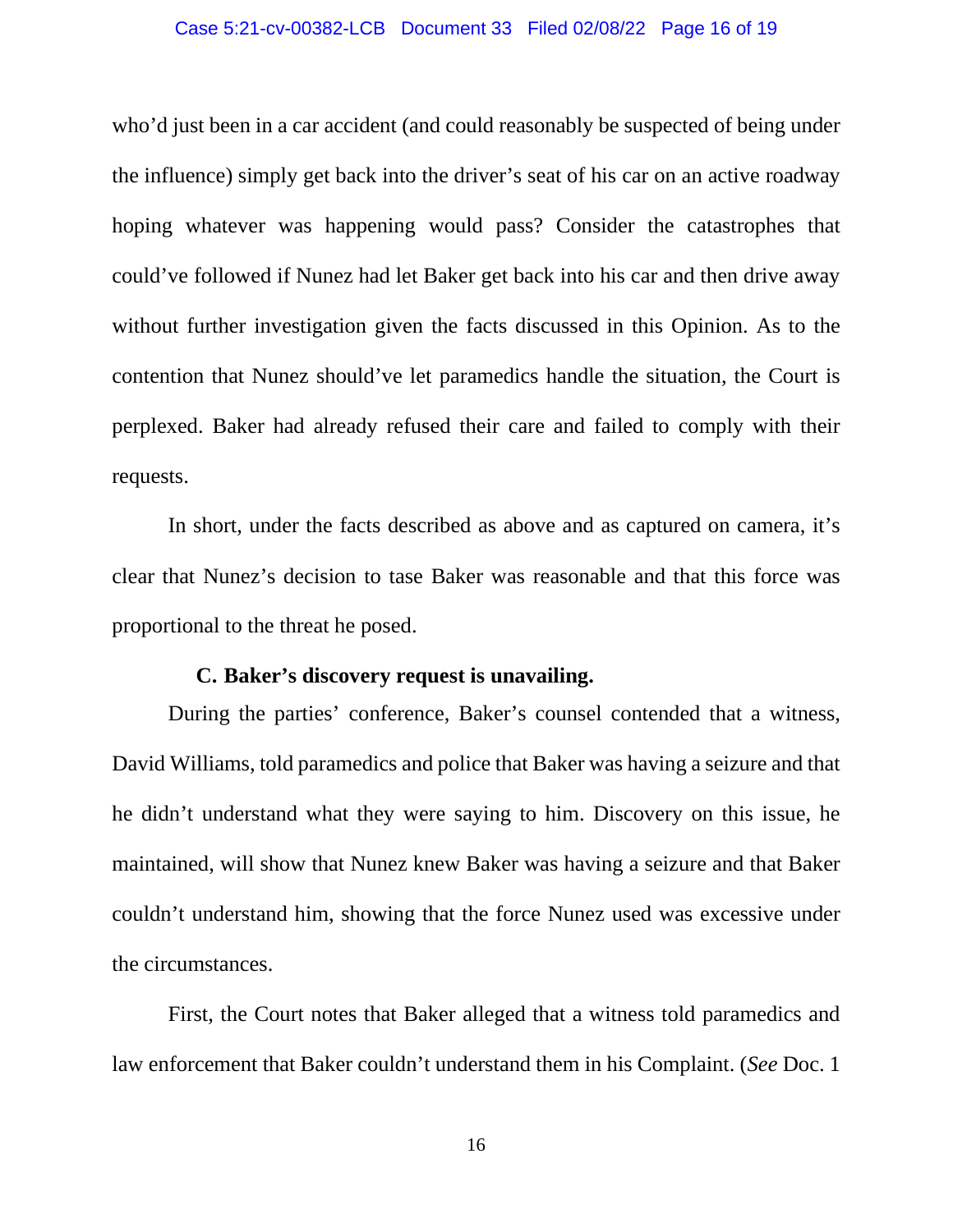### Case 5:21-cv-00382-LCB Document 33 Filed 02/08/22 Page 17 of 19

at 1–2). Counsel's contention that discovery is required to prove this allegation isn't sound. To the extent Baker's allegations weren't directly controverted by the video evidence, they stand, and the Court accepts them as true. Indeed, as noted above, one of Baker's passengers can be heard saying that she "was with Curtis . . . I don't know if he had a seizure or what, but he crossed the lane of traffic and rear-ended somebody" as he passed her. (Nunez footage at 12:01:08).

To the extent that Baker maintains that discovery on this issue is warranted to show that Nunez *knew* that Baker didn't understand him because he was having a seizure, the Court remains unpersuaded. As the footage clearly shows, Baker simply didn't comply with any request or command and he responded, sometimes physically, to Nunez. Whether Baker could understand Nunez in this instance is immaterial. *See McCormick v. City of Fort Lauderdale*, 333 F.3d 1234, 1241 (11th Cir. 2003) (appellant's argument that he couldn't hear law enforcement amounted to an immaterial fact); *Duncan v. Wade*, 851 Fed. App'x. 959, 962 (11th Cir. 2021) (officer's reasonable but mistaken belief that the appellant heard but refused to follow his instructions wasn't required to "wait and hope for the best" in a "tense, uncertain, and rapidly evolving" series of events that started as a routine traffic stop). In short, this argument doesn't save his claim.

But this talk of footage leads the Court to Baker's second discovery contention: the working order of Nunez's body camera. Here, too, the Court finds

17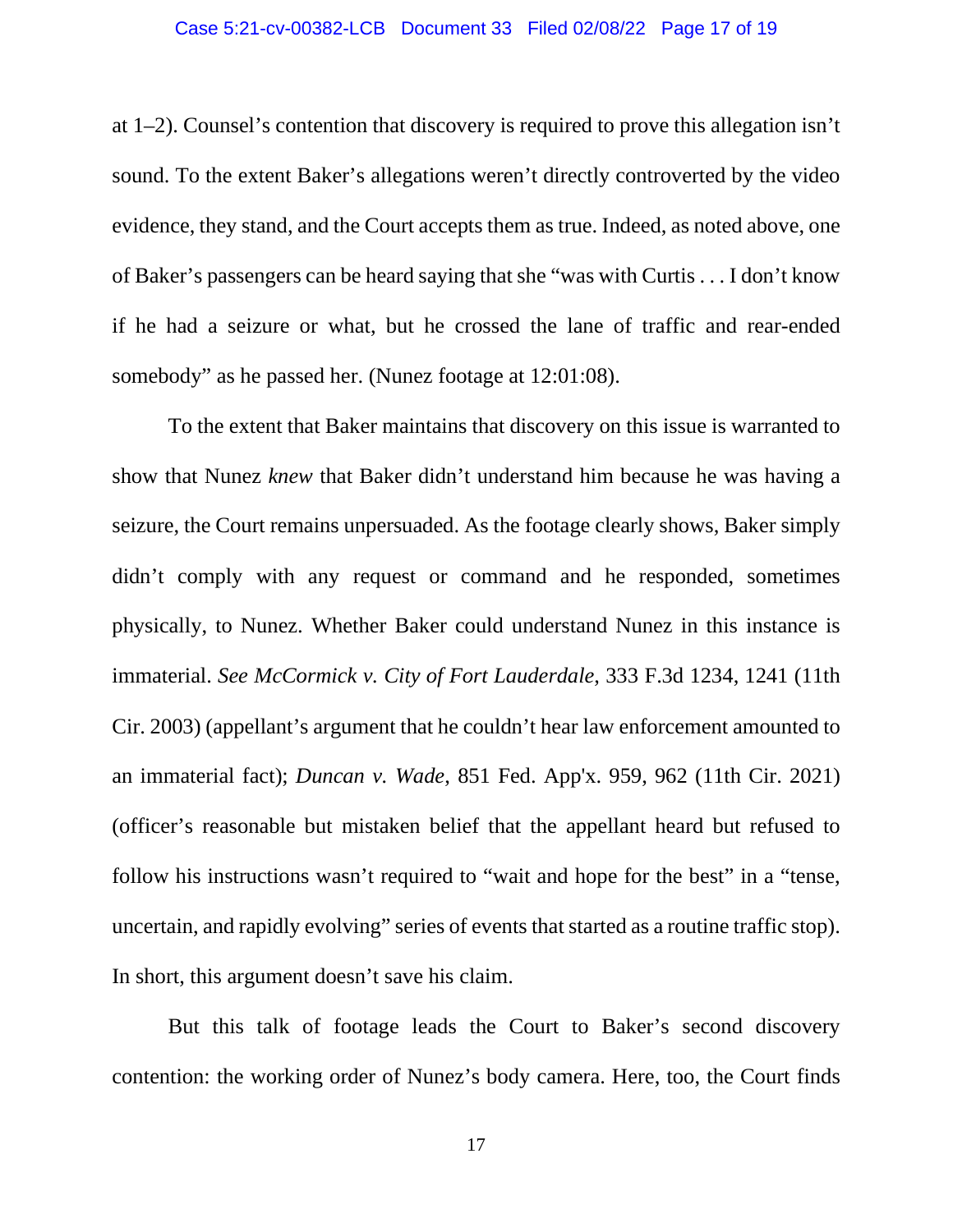### Case 5:21-cv-00382-LCB Document 33 Filed 02/08/22 Page 18 of 19

Baker's position lacking. The body camera footage in the record gives no indication that it didn't pick up any audio. In fact when Nunez went to speak to Baker early in their interaction, a passenger who'd been in Baker's car can be heard from a distance telling Baker to sit down because paramedics were simply trying to help him. (*See*  Nunez footage at 12:02:52). Moreover, Baker didn't even allege that Nunez's body camera wasn't working properly. This contention first arose in Baker's Opposition, and it's only an argument. *Compare* Doc. 1 *with* Doc. 30 at 2. An argument in opposition isn't an allegation. *See Associated Gen. Contractors of California, Inc. v. California State Council of Carpenters*, 459 U.S. 519, 526 (1983) ("It is not, however, proper to assume that [the petitioner] can prove facts that it has not alleged or that the defendants have violated . . . [the] laws in ways that have not been alleged."). And Baker can't back himself into a plausibly pled claim through discovery. *See Bell Atl. Corp. v. Twombly,* 550 U.S. 544, 563 n. 8 (2007) ("[B]efore proceeding to discovery, a complaint must allege facts suggestive of illegal conduct.").